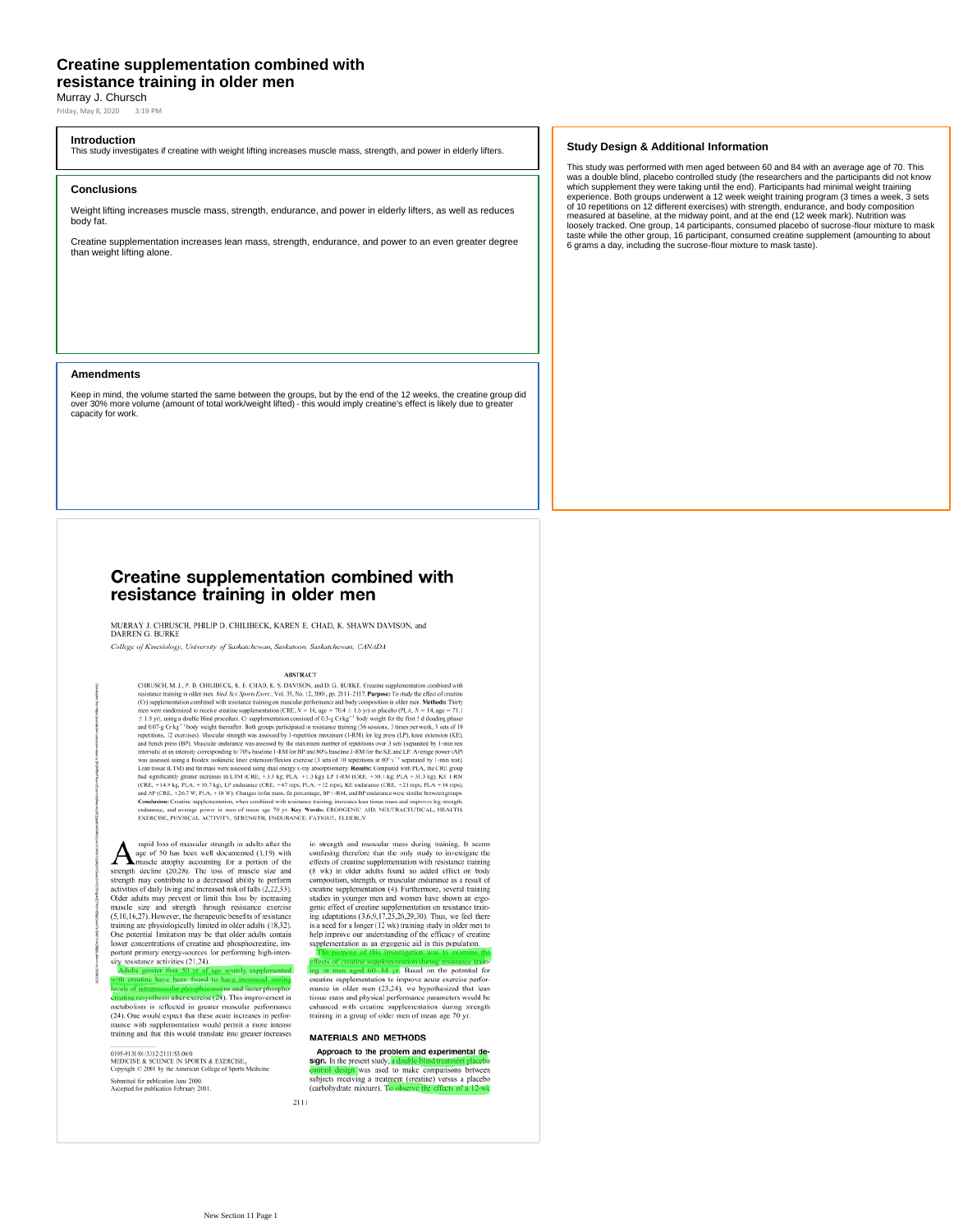|                | TABLE 1. Physical characteristics of subjects. |                 |                |                                                 |
|----------------|------------------------------------------------|-----------------|----------------|-------------------------------------------------|
|                | Age (yr)                                       | Height (cm)     | Mass (kg)      | <b>Body Mass</b><br>Index (kp-m <sup>-2</sup> ) |
| $CRE (N - 16)$ | $70.4 \pm 1.6$                                 | $177.6 \pm 1.7$ | $88.0 \pm 3.6$ | $27.9 \pm 1.1$                                  |
| $PLA (N = 14)$ | $71.1 \pm 1.8$                                 | $176.0 \pm 1.2$ | $79.9 + 2.9$   | $25.7 \pm 0.7$                                  |

resistance training program with and winner automorphementation, subjects were randomly placed into either a<br>creatine or placebo group. Major variables assessed in this<br>study were physical performance measures (muscular st average power during repeated sets of exercise were chosen average power aurang repeated sets of exercise were crosen<br>as performance measures because phosphocreatine levels<br>have been shown to be important for prevention of fatigue<br>during high-intensity exercise and recovery after The person state of the person of the person measures were gathered during pre-, mid-, and post-test<br>periods, whereas lean issue mass was assessed at only the<br>pre- and post-test periods.<br>**Sure and post-test periods**.<br>**Stu** 

this study with written informed consent and physicial any was approval. Descriptive characteristics are shown in Table 1.<br>The study consisted of whole-body strength training and creatine supplementation. Three subjects, one receiving re-<br>atine and two receiving placebo, withd and and reoccurring phronic degenerative knee or back<br>injuries that prevented complete adherence to the required<br>training and testing protocol.

# During the preliminary testing or baseline (pee) period,<br>participants were randomly assigned in a double-blind fash-<br>ion to either an oral creatine (Ct) supplementation (CRE, N<br>ion to either an oral creatine (Ct) suppleme

Foy, Quebec, Canada) and the Godin Leisure-Time Physical Activity questionnaire (11), respectively.<br> **Creatine supplementation protocol.** The CRE

required to consume 0.3 g/kg<sup>-1</sup> of body weight<br>atine for the first 5 d (loading phase; average of dosages of 26.4 = 1.2 g) as developed by Hultman and<br>colleagues (13) and 0.07 g/kg<sup>-1</sup> of body weight  $\cdot$  d<sup>-1</sup> of<br>creatine thereafter, until completion of the final test period<br>(maintenance phase; average daily dosag The CRE group consumed creatine monohydrate p<br>with a sucrose-flour mixture to mask the substance<br>PLA group consumed a sucrose-flour mixture with an powde<br>... Th

PLA group consumed a success-nour mixture with an equal<br>portion of mix added in place of the creating, making it<br>indistinguishable in flavor, texture, and appearance to the motstrugustanble in havor, textue, and appearance to the CRE group's mixtre. Supplements were divided into three equal portions within plastic Ziploe bags, and participants were encouraged to consume supplements during or

2112 Official Journal of the American College of Sports Medicine

reminded about proper compliance to the supplement consumption protocol, and given a new set of supplements to be sumptun protocot, and gyren a new set of supprements to net<br>consumed before the next training session. The consumption<br>of supplements (creatine and placebo) began at the onset of<br>the second week of the training sessions (s

Resistance training program. A beginning whole **resistance training program.** A beginning word-<br>body resistance training program was performed by both<br>groups (CRE and PLA) with supervision. Each training<br>session began with a 5-min warm-up on a Monark (Ergo-<br>medic 818 E sets of 10 re stretching exercises. Three ns with a<br>red for 12 h set were perf

nin break in between e<br>ferent exercises, Exercise<br>wn, shoulder press, bice<br>tension. flexion. addu eccises menueu, benen<br>,, bicep curl, back exter ion, flexion, adduction, abduction) using Lever equipment (Pulse Fitness Syste ms: Win da) and leg flexion, knee extens ion, and leg press using nt (Life Fi Frammer Strongth equipment (Life Fitness; Frankin Park, IL). Training logbooks were given to each participant where expected training loads and total number of repetitions produced in each set were recorded by researchers ipants, respectively.

One practice session was provided for each participant<br>before start of study. Proper breathing and form, with full<br>range of motion was demonstrated and encouraged for the performance of each exercise. Participants were also adperformance or each exercise, ratrespans were also au-<br>vised to perform exercises consisting of large muscle groups<br>before small muscle group exercises, continue normal ae-<br>tivity and eating routines, and refinin from stre study.<br>The

the training sessions were performed three times per<br>week for 12 wk (or 36 total exergise sessions). Attendance<br>rate for resistance training participation was 95.3% and did<br>not differ significantly between groups. At the s not differs significantly between groups. At the start of the star<br>resistance training program, leg press, knee extension, and<br>hence resistance training program, leg press, knee extension, and<br>whereas sall other exercises Tapering occurred during the three sessions before testing<br>(i.e., sessions 14-16 and 32-34) at a 5% or 2.2-kg reduction (*co.*; sessions  $x + y_0$  and  $3x^2 - y_1$  at  $3y/\omega$  r and  $x$  field. The rationale behind tapering was to ensure that participants were not hindred by training fatigue during the test periods performed the following week. Participants maintained their lowered

http://www.acsm-

**Table 1**: This table shows the baseline (pre-study) details of the participants between the two groups (creatine vs placebo).

**Primary Results**

- Both groups are the same age

**Take Away:** There are no statistically significant differences between the two groups at baseline.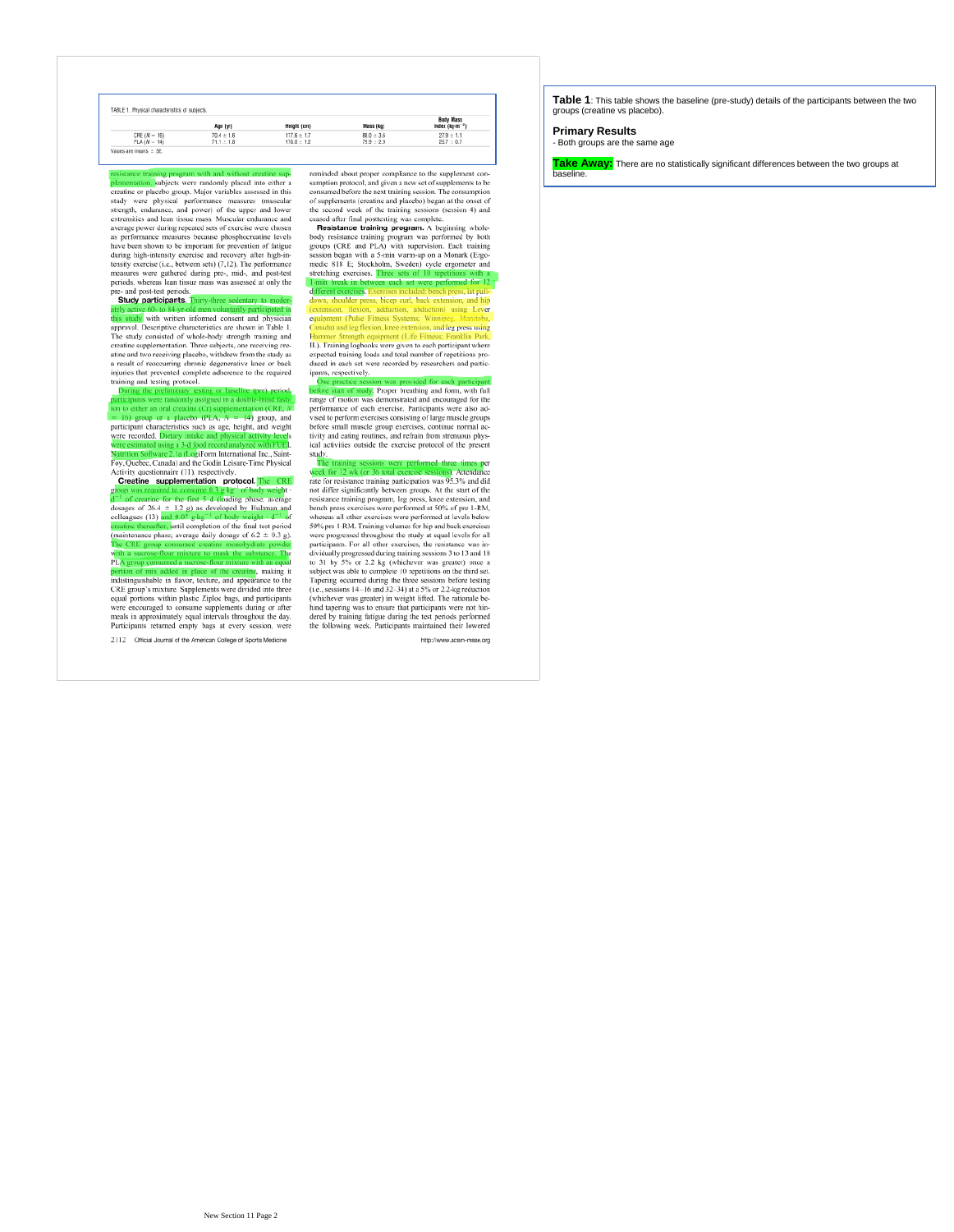workloads during the first week of weight training (i.e., sessions 1-3, baseline) to reduce risk of injury and the mid-<br>and post-test periods (i.e., sessions 16-18). Training volumes (kgreps) for all except the hip and bac Framing volumes (kg reps) for all except the may national<br>exercises were recorded for both groups (CRE and PLA) at<br>baseline (week 1) and intervention (i.e., supplementation<br>period, weeks 2–12).

Body composition assessment. entage were measured by

a percentage were measured by whose-source sterey data-<br>stray absorptiometry (DEXA; QDR-2000, Hologic, Inc.<br>Waltham, MA) in array mode. Before scanning all partici-<br>pants were required to take off all removable objects con pansis were required to take off all removable objects containing metal (i.e., jewelry, glasses, clothing with buttons, and/or zippers). Scans were performed with subjects lying in a supine position along the scanning habl maintained in a pronated position within the scanning remanuamen in a pronated position within the scanting re-<br>gion. Scans were performed before and after the completion<br>of the training-supplementation protocol. Reproducibility of<br>the DEXA was determined on 10 male subjects as two separate occasions. The correlation coefficient (r) for lean and fat tissue mass was 0.99, and the coefficients of variation were and 0.54% for lean and 2.95% for body fat

Muscular strength, endurance, and power testing. All muscular performance testing occurred after the completion of a 5-min warm-up on a Monark (Ergomedic completion of a 5-min warm-up on a *momen*<br>818 E) cycle ergometer and stretching exercises. Muscular<br>strength, endurance, and power were tested on three space

at the mid-point (mid) of<br>k of training (post). Mid

testing occurred after 28 d of supplementation on the days of Example correct ater  $\alpha$  to to supprementation on the days or<br>but before the scheduled training sessions 16, 17, and 18.<br>Posttesting occurred during the last week of training after<br>70 d of supplementation on the days of On th

 $\overline{m(1-RM)}$  to no for leg press

tension, and bench press exercises. Exercise testing<br>ed in the same order as pre for mid and post periods The 1-RM protocol consisted of an eight-repetition set with The 1-RM protocol consisted of the first 1-RM attempt.<br>low weight and a 1-min break before the first 1-RM attempt. 

period was given between each subsequent T-KM attempt.<br>Subjects were permitted four to six attempts to determine<br>the 1-RM value. Each test exercise was separated with a 3-min rest break. Reproducibility of the strength measures was assessed on 10 subjects from the study sample on two was assessed on 10 subgets from the study sample on two<br>sparate occasions, 2 d apart. The leg press, bench press, and<br>knee extension strength measures had interclass correlation<br>coefficients of 0.99, 0.99, and 0.96, respec method errors, expressed as coefficients of variation of

3.0%, 3.6%, and 3.3%, respectively.<br>On day 2, leg press, knee extension, and bench press

CREATINE AND OLDER MEN

Each test was during three sets separated by 1-min rests. Each test was<br>separated with a 3-min rest break, and exercise testing continued in the same order during each test period. Partic ipants warmed up with one set of eight repetitions at 50% of ipants warmed up with one set of eight repetitions at 50% of<br>pre-1-RM with a 2-min break before muscular endurance<br>testing began. Resistance corresponded to 70% pre 1-RM<br>for the bench press and 80% pre 1-RM for the leg pre First used for a given preceding of<br>count previous observations that for a given percentage of<br>1-RM, more repetitions can be performed during lower body<br>exercises as compared to upper body exercises (8). Reproducibility was assessed on eight subjects from the study<br>sample on two separate occasions, 2 d apart. The leg press, sample on two separate occasions, 2 d apart. The leg press,<br>bench press, and knee extension endurance measures had<br>interclass correlation coefficients of 0.95, 0.90, and 0.95,<br>respectively, and method erros, expressed as

On any 3, muscular enautaries and range were turnered<br>assessed by measuring average power for the knee extensors<br>and flexors of the dominant leg over three sets of 10 repe-<br>titions at 60° s<sup>-1</sup> on an isositinetic dynamomet minute rest periods were enforced between sets. Range of motion consisted of movement from 90° to 10° of knee motion consisted or invertient trout 50 to 10 o knee<br>flexion. Subjects at against a back support, producing an<br>angle of 85° of hip flexion. Stabilizing belts were placed<br>over the lap, across the chest, and across the dista of the tested leg thigh. The rotational axis of the dynamom of the tested eig thigh. The rotational axis of the dynamom-<br>eter was positioned to be coaxial with the knee axis (lateral<br>epicondyle) during testing. Torque measures were corrected<br>for the effects of gravity on the lower mointeir was creased win a canonatom weign on a weekly<br>basis throughout the study. Reproducibility was assessed on<br>11 subjects on two occasions, 2 d apart. The average power<br>measure used had an interclass correlation coef

Retrospective creatine side effects and treatment identification assessment. A retr ective crea **THERE IS CONTROLLED A SECOND FORMATION**<br>the side-effect assessment and treatment identification were<br>administered to all the participants upon completion of the study. The retrospective assessment consisted of yes-no respo nses based on anecdotal renorts concerning energy responses oased on anecdouar reports concerning energy<br>level, everyday strength, muscle fatigue or soreness, stiff-<br>nees or tightness and pulls or strains, joint soreness, head-<br>aches, enotional states, feelings of physica tite, thirst, and sex drive (14.15). The magnitude and week are, turnst, and sex anvec (14,10). In the magnutude and weeks<br>of occurrence of each reported side effect was also assessed.<br>The use of the treatment identification was also assessed to<br>see whether participants preceived t Analysis of data. A two (creatine and placebo groups) A three (pre-, mid-, and post-test periods) ANOVA was<br>set of the strength, endurance, power, and scale body<br>used for the strength, endurance, power, and scale body<br>mass variables. A two × three ANCOVA was used to<br>analyze b

Medicine & Science in Sports & Exercise. 2113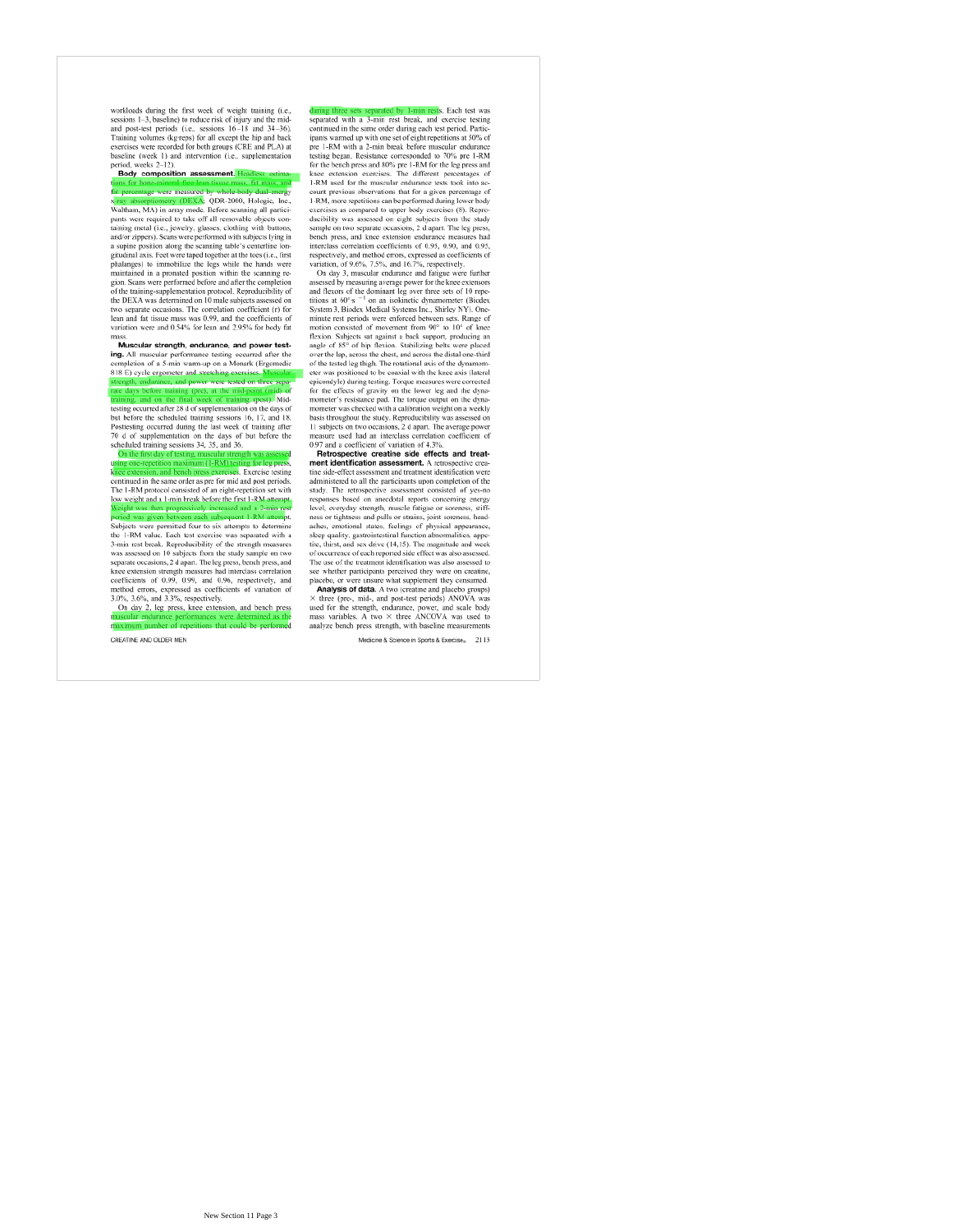|  | TABLE 2. Body mass before, at mid-point and after 12 wk of progressive |  |
|--|------------------------------------------------------------------------|--|

**Dool** 

 $\frac{91.0 \pm 3.8^4}{79.9 \pm 2.8}$ 

Body Mass (kg)  $P_{\text{tot}}$  $\overline{M}$  $\frac{88.0 \pm 3.6}{79.9 \pm 2.9}$  $ORE$  $89.4 \pm 3.8$ <br> $80.2 \pm 2.9$ Values are means = SE.<br>\*  $P < 0.05$  significantly different from pre value.<br>†  $P < 0.05$  significantly different from mid value.

as a covariate, because differences were observed at base as a covarate, because differences were observed at base-<br>ine in this measure between groups. A two (creatine and<br>placelo groups)  $\times$  two (pre and post-lest periods) ANOVA<br>was used for body composition variables. Multipl ing, to assess were uncertained between means,<br>Unpaired  $A$ -tests were used to determine potential differences between groups for baseline variables, treatment identification, and training volumes. Unpaired  $A$ -tests with effects. Significance was set at an alpha level of 0.05 for all statistical tests

### **RESULTS**

Participant characteristics. No differences in base **Participant characteristics**. No differences in base-<br>pline physical characteristics between groups were found<br>(Table 1). Both groups were determined to have previously<br>participated in similar levels of strenous, moderat **Proposed as Find the Section 2012** of RELATION 2013 (CRE, 0.98 ± 0.07 g; PLA, 1.07 ± 0.07 g) were also similar between groups.<br>**Body composition.** There were no differences in body **COMPOSITION**.

composition measures between groups at baseline. Changes

composition measures between groups at baseline. Changes of in body mass and body composition with training are shown<br>in Tables 2 and 3, respectively.<br>There was a significant group  $\times$  time interaction for body<br>mass  $(P <$  $0.05$ 

0.05).<br>The Asignificant group  $\times$  time interaction was observed for<br>lean tissue mass ( $P < 0.001$ ), with the change over the<br>training period greater in the CRE compared with the PLA<br>group (Fig. 1). The CRE group had signi

| Characteristic | Pre            | Past                        |
|----------------|----------------|-----------------------------|
| Lean mass (kg) |                |                             |
| CRE            | $54.2 \pm 1.6$ | $57.5 \pm 1.7$ <sup>*</sup> |
| PLA            | $508 \pm 14$   | $52.1 \pm 1.3$ <sup>*</sup> |
| Fat mass (kg)  |                |                             |
| CRE            | $25.7 \pm 2.6$ | $24.5 \pm 2.6$ <sup>*</sup> |
| PLA            | $20.5 \pm 1.8$ | $19.0 \pm 1.8$ <sup>*</sup> |
| Body fat (%)   |                |                             |
| CRE            | $30.4 \pm 1.8$ | $28.3 + 2.6$ *              |
| PLA            | $27.4 + 1.6$   | $25.5 + 1.5$ *              |

2114 Official Journal of the American College of Sports Medio



0.05). Group  $\times$  time interactions were not significant for fat onoup < une meacoons were not significant for fat<br>if percent body fat.<br>**scular strength, endurance, and average** mass  $\sigma$ <br>Mus

power. There were no differences in any of the baseline **power.** Inter were no auterences in any or the baseline<br>groups, with the exception argument strength, endurance, or average power measures between<br>was greater in the CRE group ( $P = 0.05$ ). As subjects were randomly assig

strength and power with training are shown in Figures 2, 3,<br>and 4, respectively.<br>
and power with training are shown in Figures 2, 3,<br>
and 4, significant group  $\times$  time interaction was observed for<br>
leg press ( $P < 0.03$ )

Changes in average power (W) with training are shown in Changes in average power (w) while training are shown in<br>Figure 4. A significant group  $\times$  time interaction was ob-<br>served for average isokinetic knee extension/flexion power  $\tilde{a}$ 

r < 0.02).<br>**Resistance training volume.** No diffe oups. Training  $\overline{D}$ .

Retrospective creatine side effects and treatment identification assessment. Three side effects **Solution Solution Solution Exploration Exploration Exploration Properties Solution Exploration Properties Solution Solution Solution Solution C C C Exploration C C C Exploration** 

http://www.acsm-m

**Figure 1**: This figure shows the amount of lean mass increase (muscle, bone, and anything non-fat is "lean mass") after 12 weeks of weight lifting on creatine or placebo.

**Primary Results**

- There is a significant increase in lean mass for the creatine condition.

Take Away: Creatine supplementation increases lean mass.

**Table 3:** This table shows the change of the supplementation (creatine or placebo) and pre-weight lifting (baseline), as well as after 12 weeks of weight lifting. Lean mass is muscle, bone, and other non-fat. Fat mass is body fat.

### **Primary Results:**

**Firmary Reserver**<br>- Lean mass increases for both supplement groups.

- Fat mass decreases for both supplement groups.

**Take Away**: Weight lifting increases lean mass and decreases fat mass.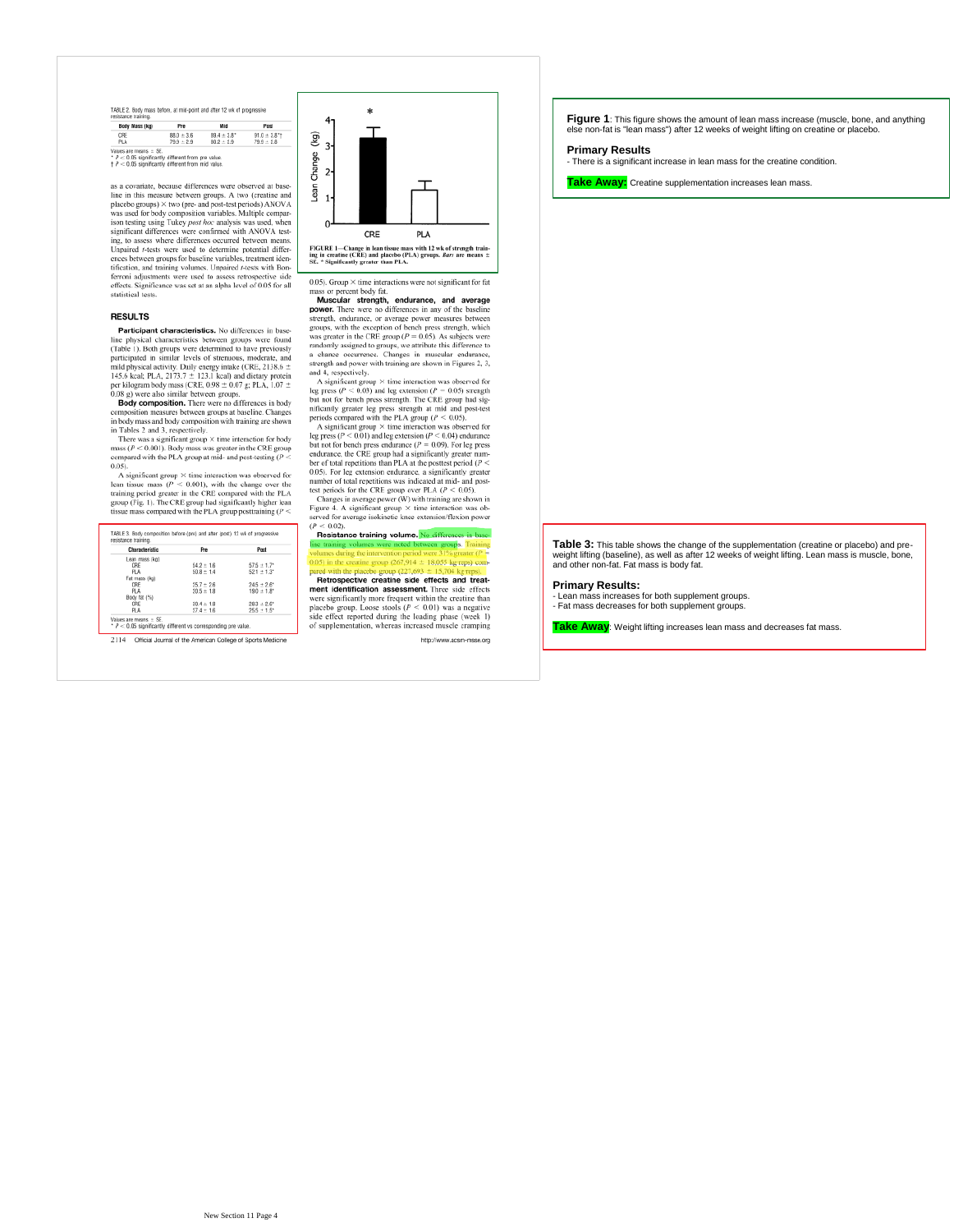

FIGURE 2—Muscular strength (I-RM) for (A) leg press, (B) bench<br>press, and (C) leg extension for creatine (CRE) and placebo (PLA)<br>groups. Values are means  $\pm$  SE. \* Significantly different from pre<br>values. † Significantly

 $(P < 0.01)$  and muscle pull or strain  $(P < 0.01)$  were negative side effects that began between weeks 3 and 5 of creating sue crises an organ oeuvern weeks a and 3 or creame<br>supplementation. Individuals experiencing negative side effects continued to follow the standardized training program and<br>had training volumes and test performances simil

No significant difference was noted in treatment identifica-No against an uncertor was noted to meanware atomic form between groups as half the participants indicated they did<br>plus that the weak of the superfect of the superfect (CRE, 56.3%;<br>PLA, 42.9%). Correct treatment identifi

### **DISCUSSION**

The current study is the first to demonstrate an ergogenic effect of creatine supplementation during strength training CREATINE AND OLDER MEN



 $FIGURE 3$ —Muscular endurance (maximal repetitions over 3 sets) for (A) leg press, (B) bench press, and (C) leg extension for creatine (CRE) and placebo (PLA) groups. Values are means  $\pm SE$ . " Significantly different from mea

in older men (mean age 70 yr). Muscular strength, endur-<br>ance, and power of the lower body and lean tissue mass were enhanced with supplementation. We hypothesized that creenhanced with supplementation. We hypothesized that ere-<br>ating supplementation would be ergogenic during resistance<br>training in older men based on a previous finding that<br>supplementation increased intramuscular photophocr performance and lean itssue mass during 12 wk of strength<br>training. Our hypothesis was clearly supported in that older<br>men taking creatine supplementation were able to train with<br>a 31% greater volume and that measures of m suppose to use to victain to the sing other subject populations (3,6,9,17,25,26,29,30).<br>In the studies using other subject populations (3,6,9,17,25,26,29,30).<br>Only one previous study has looked at the effects of<br>prolonged

Medicine & Science in Sports & Exercise<sub>®</sub> 2115

**Figure 2:** This figure shows the change in leg strength [A], chest strength [B], and leg<br>extension strength [C] at baseline (pre), the half way point (mid), and after the full 12 weeks of<br>training ends (post). This shows placebo group.

### **Primary Results:**

- For all measured muscle strengths, the mid point shows significant increases in strength for<br>both groups, but not different from one another.<br>- For all measured muscle strengths, the post-study point shows significant in

strength for both groups, as well as the creatine group having gained more strength over 12 weeks in the legs, but not in chest.

**Take Away:** Weight lifting increases strength, but creatine supplementation accentuates that strength increase in the lower body.

**Figure 3:** This figure shows the change in leg endurance (repetitions accomplished) **[A]**, chest endurance [B], and leg extension endurance [C] at baseline (pre), the half way point<br>(mid), and after the full 12 weeks of training ends (post). This shows two lines - one for the<br>creatine group and the other for the

### **Primary Results:**

- For all measured muscle endurance, the mid point shows significant increases in endurance for both groups, but not different from one another.

- For all measured muscle endurance, the post-study point shows significant increases in endurance for both groups, as well as the creatine group having gained more endurance over 12 weeks in the legs, but not the chest.

**Take Away:** Weight lifting increases endurance, but creatine supplementation accentuates that endurance increase in the lower body.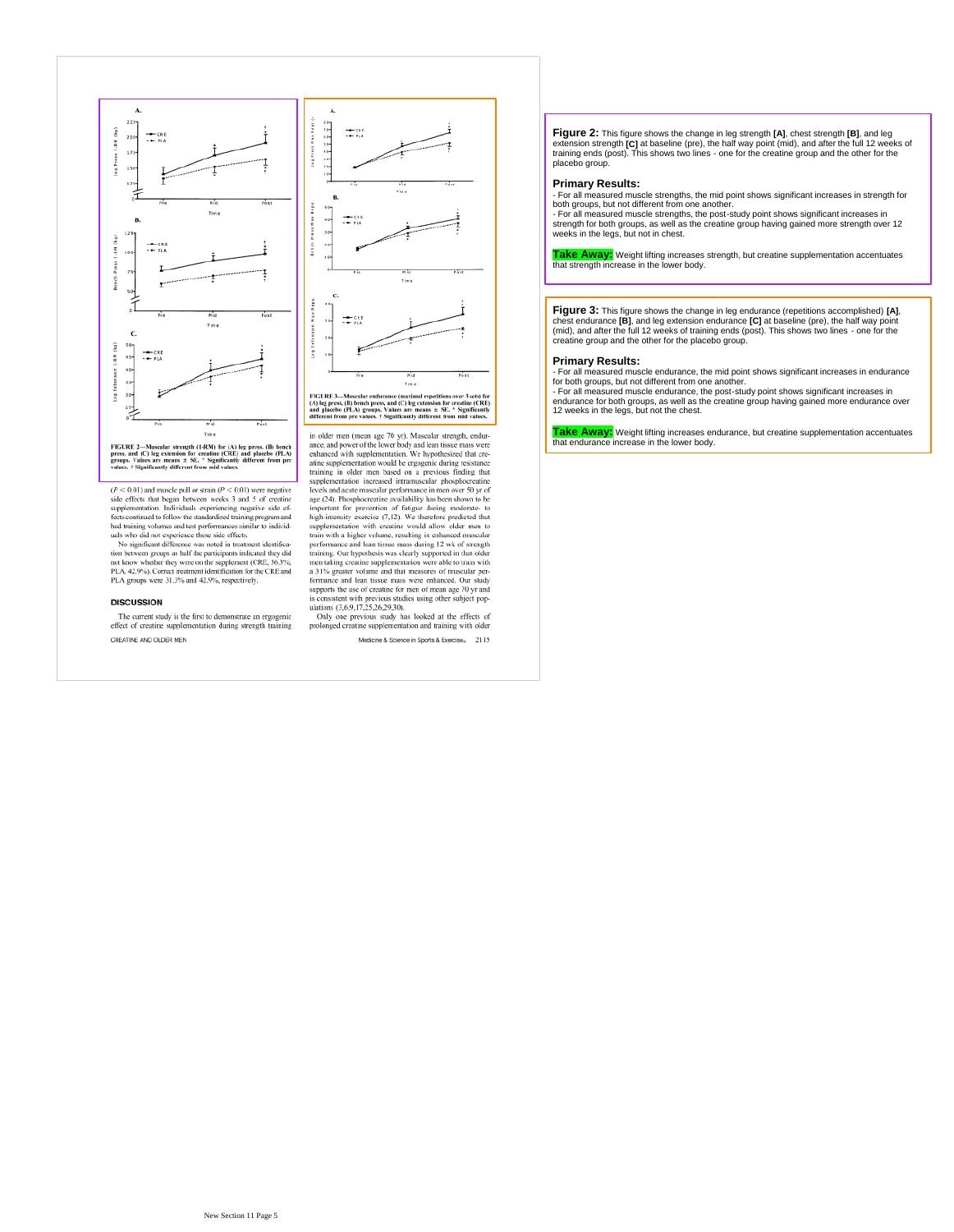

adults (4). Bermon and colleagues (4) studied the effects of<br>creatine supplementation in older men and women with and<br>without 8 wk of resistance training. Creatine supplementation added no benefits to body composition estimated by tion assetti no folds, maximal strength (1-RM), dynamic endurance by<br>skin folds, maximal strength (1-RM), dynamic endurance<br>(12-RM), and isometric intermittent endurance upon com-<br>pletion of the study (4). However, one sho beauton et al. (v) stage constants our anogeneous constants subgroups (creatine-training, and place<br>bo-training), with low subject numbers ( $N = 8$ ) that may have reduced the power necessary for<br> $(N = 8)$  that may have reduc supplementation.

The only muscular performance measures that were not In our must<br>counterperformance measures una were not experimented with creatine supplementation in the current<br>study were bench press strength and endurance. This lack<br>of enhancement in strength and endurance compared with are lower today leads an amost about the program used<br>one upper body exercise for the chest and triceps mused<br>one upper body exercise for the chest and triceps muscle<br>groups (bench press), whereas a greater number of exerleg press). Thus, training one leg exercise could have leg press). Thus, training one leg exercise could have<br>contributed to the performance improvements in the other<br>(leg press training may have enhanced leg extension<br>(leg press training may have enhanced leg extension<br>behav leg press muscular endurance (maximum number of repetitions) was more than double the change in bench press changes as more unarrow to example in both the property and the muscular endurance (5). The type of "tapering" that we used before testing occasions may have affected leg and bench press performance differently. There may

2116 Official Journal of the American College of Sports Medicine

effects of creatine supplementation are not realized, and<br>maybe this threshold was not met by the upper-body<br>training program used in this study. An alternative ex-<br>planation for the lack of enhancement in strength in the pharaton or or each or emancement in strength in the<br>bench press is the higher initial levels of strength in the<br>creatine-supplemented group. This would allow for a<br>smaller potential for inprovement compared with the<br>place mentation may also have been masked because of a rapid incursuour may also save occur massed occasses on a rapid<br>learning effect when performing this exercise. Only one<br>practice session was given to subjects before baseline<br>testing; this may not have been sufficient to overcom influence of learning on the early gains in strength (8). Our failure to demonstrate an enhancement in bench press Our failure to demonstrate an enhancement in bench press<br>muscular endarmed any be due to a lack of statistical<br>power. The CRE group tended  $(P = 0.09)$  to have an<br>enhancement in muscular endarmed above that of the<br>PLA group mprovement or 1017s compared to  $\sigma/26$  (rig. 3B). A generic number of subjects may have been required to achieve a level of statistical significance.

that only one practice session was given before baseline strength measurements were taken. This may have re struggly measurements were valued in a rapid learning effect at the start of the study, which may have masked any differences in bench press, strength due to creatine supplementation. Two to four weeks may be necessary to especially in older adults unaccustomed to strength trainespecially in other audits uncertainty and the demon-<br>ing. Despite this limitation, we were still able to demon-<br>strate an ergogenic effect of creatine on measures of<br>muscular strength and endurance in the lower body. An<br>a allowed for detection of an even greater ergogenic effect of creatine than that observed

or creature than that observed.<br>In the current study, side effects reported by our creatine-<br>supplemented subjects were few and minor (i.e., loose<br>stools, cramping, pulls, or strains). These were not serious enough to impair progression of training or enhancement of coogui to unpun pogression or training or constant of the muscular performance and lean tissue mass. Volek et al.<br>(31) recently administered a similar questionnaire on side effects in a younger population supplemented with not report any side effects among their subjects. The few not report any state effects among their subjects. The few side effects reported by our older men are difficult to explain, and our questionnaire is limited in that it is highly qualitative and does not indicate a mechanis caution

In conclusion, our study demonstrated that creatine sup-<br>plementation augments muscular performance and lean tissue adaptations to resistance training in untrained older men so compositions be resonance to antang in contractions observed during a beginning strength training program. Creatine sup-<br>plementation used in conjunction with resistance training in<br>trained older men, or with longer res ment of adaptations in strength performance, an endeavo

http://www.sce

Figure 4: This figure shows the amount of power produced in the leg between the placebo and creatine groups at baseline (pre), the half way point (mid), and after the full 12 weeks of training ends (post)

### **Primary Results**

- Both groups increased their power at the midpoint. - The creatine group, at the 12 week mark (post), showed greater increases in power compared to placebo.

**Take Away**: Weight lifting increases muscle power production, but creatine increases power production even more